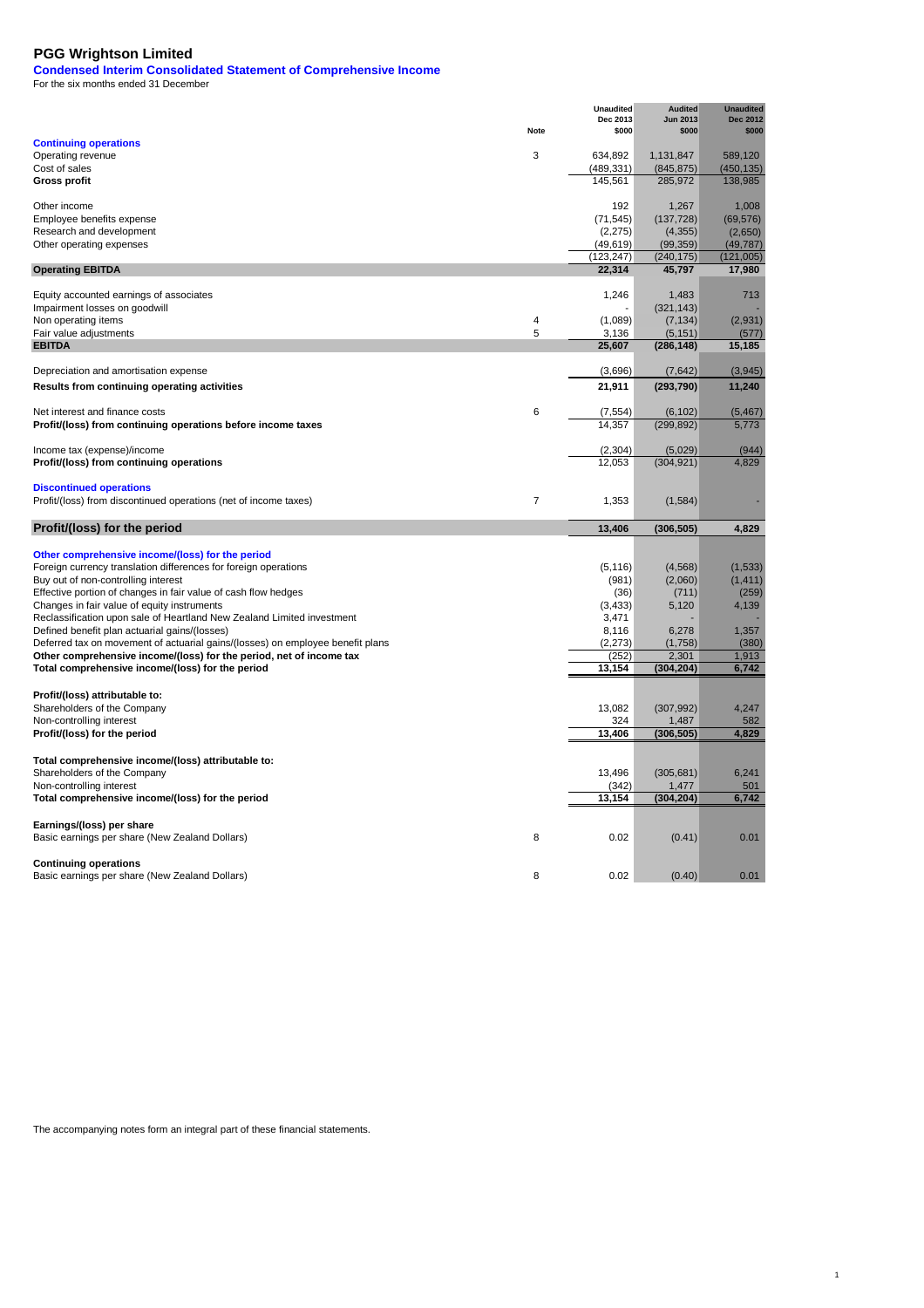#### **Condensed Interim Consolidated Statement of Changes in Equity**

For the six months ended 31 December

|                                                                |                          | Foreign                 |                                |                    |         |                          |            |                         |                 |                      |
|----------------------------------------------------------------|--------------------------|-------------------------|--------------------------------|--------------------|---------|--------------------------|------------|-------------------------|-----------------|----------------------|
|                                                                |                          | currency<br>translation | <b>Realised</b><br>capital and | <b>Revaluation</b> | Hedging | <b>Defined benefit</b>   | Fair value | Retained                | Non-controlling |                      |
|                                                                | Share capital            | reserve                 | other reserves                 | reserve            | reserve | plan reserve             | reserve    | earnings                | interest        | <b>Total equity</b>  |
|                                                                | \$000                    | \$000                   | \$000                          | \$000              | \$000   | \$000                    | \$000      | \$000                   | \$000           | \$000                |
| Balance at 1 July 2012                                         | 606,324                  | (2, 155)                | 25,668                         | 681                | 603     | (20, 213)                | (1,550)    | (34, 339)               | 2,754           | 577,773              |
| Total comprehensive income for the period                      |                          |                         |                                |                    |         |                          |            |                         |                 |                      |
| Profit or loss                                                 |                          |                         |                                |                    |         |                          |            | 4,247                   | 582             | 4,829                |
| Other comprehensive income                                     |                          |                         |                                |                    |         |                          |            |                         |                 |                      |
| Foreign currency translation differences                       |                          | (1,824)                 | (33)                           | (32)               |         |                          |            | 437                     | (81)            | (1, 533)             |
| Buy out of non-controlling interest                            |                          |                         | (1, 411)                       |                    |         |                          |            |                         |                 | (1, 411)             |
| Effective portion of changes in fair value of                  |                          |                         |                                |                    |         |                          |            |                         |                 |                      |
| financial instruments, net of tax                              |                          |                         |                                |                    | (259)   |                          | 4,139      |                         |                 | 3,880                |
| Defined benefit plan actuarial gains and                       |                          |                         |                                |                    |         |                          |            |                         |                 |                      |
| losses, net of tax<br>Total other comprehensive income         |                          | (1,824)                 | (1, 444)                       | (32)               | (259)   | 977<br>977               | 4,139      | 437                     | (81)            | 977<br>1,913         |
|                                                                |                          |                         |                                |                    |         |                          |            |                         |                 |                      |
| Total comprehensive income for the period                      |                          | (1,824)                 | (1, 444)                       | (32)               | (259)   | 977                      | 4,139      | 4,684                   | 501             | 6,742                |
| <b>Transactions with shareholders, recorded</b>                |                          |                         |                                |                    |         |                          |            |                         |                 |                      |
| directly in equity                                             |                          |                         |                                |                    |         |                          |            |                         |                 |                      |
| <b>Contributions by and distributions to</b>                   |                          |                         |                                |                    |         |                          |            |                         |                 |                      |
| shareholders                                                   |                          |                         |                                |                    |         |                          |            |                         |                 |                      |
| Dividends to shareholders                                      |                          |                         |                                |                    |         |                          |            |                         | (130)           | (130)                |
| Total contributions by and distributions to                    |                          |                         |                                |                    |         |                          |            |                         |                 |                      |
| shareholders                                                   |                          |                         |                                |                    |         |                          |            |                         | (130)           | (130)                |
| <b>Balance at 31 December 2012</b>                             | 606,324                  | (3,979)                 | 24,224                         | 649                | 344     | (19, 236)                | 2,589      | (29, 655)               | 3,125           | 584,385              |
|                                                                |                          |                         |                                |                    |         |                          |            |                         |                 |                      |
| Balance at 1 January 2013                                      | 606,324                  | (3,979)                 | 24,224                         | 649                | 344     | (19, 236)                | 2,589      | (29, 655)               | 3,125           | 584,385              |
| Total comprehensive income for the period                      |                          |                         |                                |                    |         |                          |            |                         |                 |                      |
| Profit or loss                                                 |                          |                         |                                |                    |         |                          |            | (312, 238)              | 905             | (311,333)            |
| Other comprehensive income                                     |                          |                         |                                |                    |         |                          |            |                         |                 |                      |
| Foreign currency translation differences                       |                          | (2,686)                 | (49)                           | 37                 |         |                          |            | (513)                   | 176             | (3,035)              |
| Buy out of non-controlling interest                            |                          |                         | (546)                          |                    |         |                          |            |                         | (103)           | (649)                |
| Effective portion of changes in fair value of                  |                          |                         |                                |                    |         |                          |            |                         |                 |                      |
| financial instruments, net of tax                              |                          |                         |                                |                    | (452)   |                          | 981        |                         |                 | 529                  |
| Defined benefit plan actuarial gains and                       |                          |                         |                                |                    |         |                          |            |                         |                 |                      |
| losses, net of tax                                             |                          |                         |                                |                    |         | 3,543                    |            |                         |                 | 3,543                |
| Total other comprehensive income                               |                          | (2,686)                 | (595)                          | 37                 | (452)   | 3,543                    | 981        | (513)                   | 73              | 388                  |
|                                                                |                          |                         |                                |                    |         |                          |            |                         |                 |                      |
| Total comprehensive income for the period                      |                          | (2,686)                 | (595)                          | 37                 | (452)   | 3,543                    | 981        | (312, 751)              | 978             | (310, 945)           |
| <b>Transactions with shareholders, recorded</b>                |                          |                         |                                |                    |         |                          |            |                         |                 |                      |
| directly in equity                                             |                          |                         |                                |                    |         |                          |            |                         |                 |                      |
| Contributions by and distributions to                          |                          |                         |                                |                    |         |                          |            |                         |                 |                      |
| shareholders                                                   |                          |                         |                                |                    |         |                          |            |                         |                 |                      |
| Dividends to shareholders                                      |                          |                         |                                |                    |         |                          |            | (16, 869)               | (465)           | (17,334)             |
| Total contributions by and distributions to                    |                          |                         |                                |                    |         |                          |            |                         |                 |                      |
| shareholders<br>Balance at 30 June 2013                        | 606.324                  | (6,665)                 | 23.629                         | 686                | (108)   | (15, 693)                | 3,570      | (16, 869)<br>(359, 275) | (465)<br>3,638  | (17, 334)<br>256,106 |
|                                                                |                          |                         |                                |                    |         |                          |            |                         |                 |                      |
| Balance at 1 July 2013                                         | 606,324                  | (6,665)                 | 23,629                         | 686                | (108)   | (15,693)                 | 3,570      | (359, 275)              | 3,638           | 256,106              |
|                                                                |                          |                         |                                |                    |         |                          |            |                         |                 |                      |
| Total comprehensive income for the period                      |                          |                         |                                |                    |         |                          |            |                         |                 |                      |
| Profit or loss                                                 |                          |                         |                                |                    |         |                          |            | 13,082                  | 324             | 13,406               |
| Other comprehensive income                                     |                          |                         |                                |                    |         |                          |            |                         |                 |                      |
| Foreign currency translation differences                       |                          | (6, 243)                | 85                             | (94)               |         |                          |            | 1,319                   | (183)           | (5, 116)             |
| Buy out of non-controlling interest                            |                          |                         | (498)                          |                    |         |                          |            |                         | (483)           | (981)                |
| Effective portion of changes in fair value of                  |                          |                         |                                |                    |         |                          |            |                         |                 |                      |
| financial instruments, net of tax                              |                          |                         |                                |                    | (36)    | $\overline{\phantom{m}}$ | 38         |                         |                 | 2                    |
| Reclassification upon sale of Heartland New                    |                          |                         |                                |                    |         |                          |            |                         |                 |                      |
| Zealand Limited investment                                     |                          |                         |                                |                    |         | $\overline{\phantom{a}}$ | (3, 471)   | 3,471                   |                 |                      |
| Defined benefit plan actuarial gains and<br>losses, net of tax |                          |                         |                                |                    |         | 5,843                    |            |                         |                 | 5,843                |
| Total other comprehensive income                               | $\blacksquare$           | (6, 243)                | (413)                          | (94)               | (36)    | 5,843                    | (3, 433)   | 4,790                   | (666)           | (252)                |
|                                                                |                          |                         |                                |                    |         |                          |            |                         |                 |                      |
| Total comprehensive income for the period                      | $\overline{\phantom{a}}$ | (6, 243)                | (413)                          | (94)               | (36)    | 5,843                    | (3, 433)   | 17,872                  | (342)           | 13,154               |
| <b>Transactions with shareholders, recorded</b>                |                          |                         |                                |                    |         |                          |            |                         |                 |                      |
| directly in equity                                             |                          |                         |                                |                    |         |                          |            |                         |                 |                      |
| Contributions by and distributions to                          |                          |                         |                                |                    |         |                          |            |                         |                 |                      |
| shareholders                                                   |                          |                         |                                |                    |         |                          |            |                         |                 |                      |
| Dividends to shareholders                                      |                          |                         |                                |                    |         |                          |            | (7,642)                 | (64)            | (7,706)              |
| Total contributions by and distributions to                    |                          |                         |                                |                    |         |                          |            |                         |                 |                      |
| shareholders                                                   |                          |                         |                                |                    |         |                          |            | (7,642)                 | (64)            | (7,706)              |
| Balance at 31 December 2013                                    | 606,324                  | (12,908)                | 23,216                         | 592                | (144)   | (9, 850)                 | 137        | (349, 045)              | 3,232           | 261,554              |

2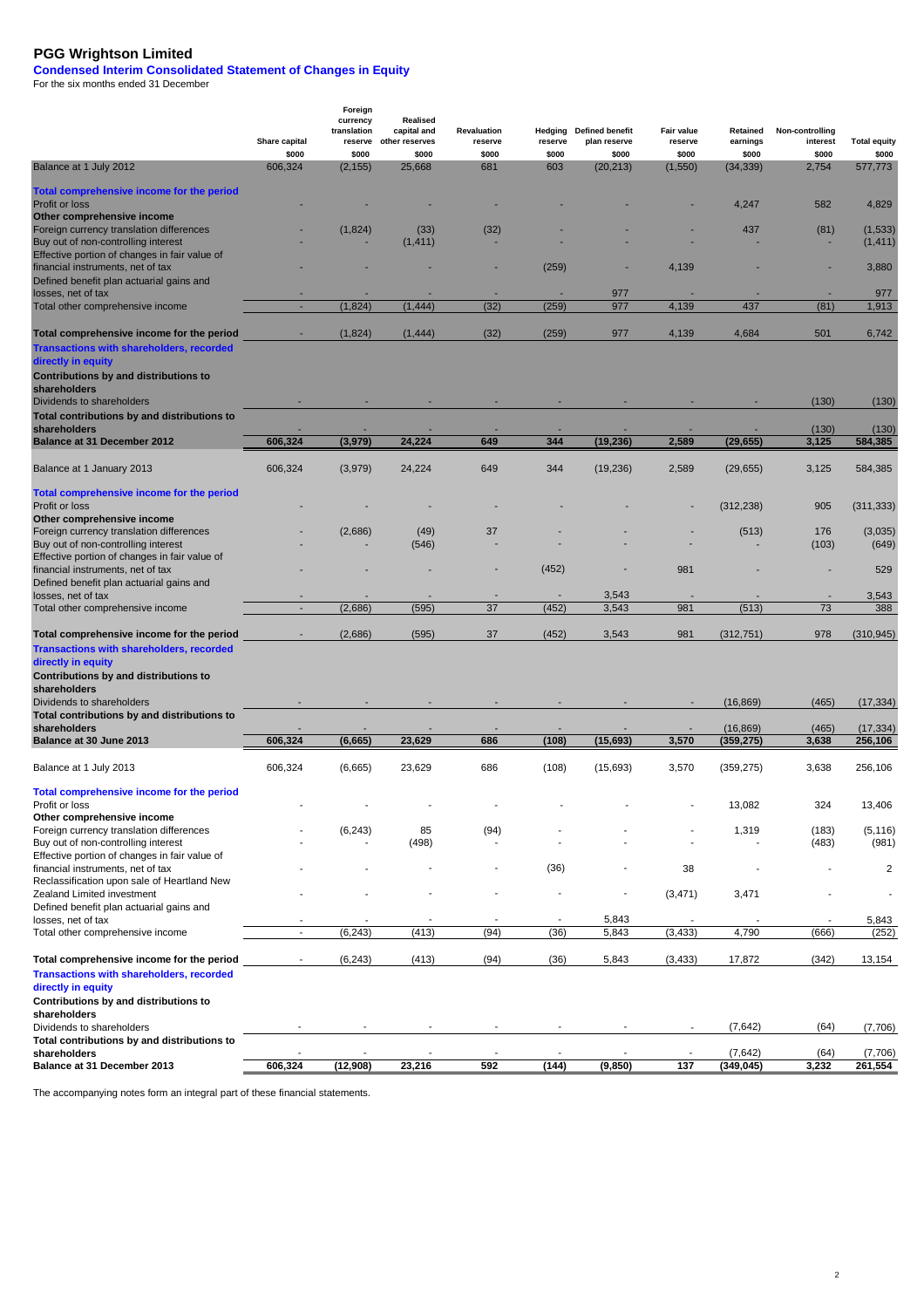# **Condensed Interim Consolidated Statement of Financial Position** As at 31 December

|                                                          | Note | <b>Unaudited</b><br>Dec 2013<br>\$000 | <b>Audited</b><br><b>Jun 2013</b><br>\$000 | <b>Unaudited</b><br><b>Dec 2012</b><br>\$000 |
|----------------------------------------------------------|------|---------------------------------------|--------------------------------------------|----------------------------------------------|
| <b>ASSETS</b>                                            |      |                                       |                                            |                                              |
| Current                                                  |      |                                       |                                            |                                              |
| Cash and cash equivalents                                | 9    | 24,246                                | 5,845                                      | 29,335                                       |
| Short-term derivative assets                             |      | 952                                   | 662                                        | 1,204                                        |
| Trade and other receivables                              |      | 326,184                               | 217,821                                    | 272,502                                      |
| Finance receivables                                      |      | 11,921                                | 11,477                                     | 3,721                                        |
| Income tax receivable                                    |      | 5,533                                 | 4,092                                      | 3,138                                        |
| Assets classified as held for sale                       |      | 21                                    | 801                                        | 4,801                                        |
| <b>Biological assets</b>                                 |      | 2,979                                 | 4,233                                      | 9,878                                        |
| Inventories                                              |      | 210,108                               | 243,650                                    | 202,643                                      |
| <b>Total current assets</b>                              |      | 581,944                               | 488,581                                    | 527,222                                      |
| Non-current                                              |      |                                       |                                            |                                              |
| Long-term derivative assets                              |      | 120                                   | 3                                          | 81                                           |
| <b>Biological assets</b>                                 |      | 145                                   | 147                                        | 297                                          |
| Deferred tax asset                                       |      | 6,908                                 | 9,422                                      | 15,875                                       |
| Investments in equity accounted investees                |      | 5,363                                 | 4,210                                      | 1,982                                        |
| Other investments                                        | 10   | 13,632                                | 23,995                                     | 29,622                                       |
| Intangible assets                                        |      | 6,571                                 | 6,715                                      | 327,312                                      |
| Property, plant and equipment                            | 11   | 85,697                                | 86,435                                     | 84,881                                       |
| Total non-current assets                                 |      | 118,436                               | 130,927                                    | 460,050                                      |
| <b>Total assets</b>                                      |      | 700,380                               | 619,508                                    | 987,272                                      |
| <b>LIABILITIES</b>                                       |      |                                       |                                            |                                              |
| Current                                                  |      |                                       |                                            |                                              |
| Debt due within one year                                 | 9    | 62,245                                | 47,702                                     | 49.722                                       |
| Short-term derivative liabilities                        |      | 1,344                                 | 2,451                                      | 459                                          |
| Accounts payable and accruals                            |      | 295,716                               | 222,723                                    | 239,408                                      |
| <b>Total current liabilities</b>                         |      | 359,305                               | 272,876                                    | 289,589                                      |
| Non-current                                              |      |                                       |                                            |                                              |
| Long-term debt                                           | 9    | 60,000                                | 62,000                                     | 82,650                                       |
| Long-term derivative liabilities                         |      | 34                                    | 623                                        | 203                                          |
| Defined benefit liability                                | 12   | 12,974                                | 20,819                                     | 24,695                                       |
| Other long-term provisions                               |      | 6,513                                 | 7,084                                      | 5,750                                        |
| Total non-current liabilities                            |      | 79,521                                | 90,526                                     | 113,298                                      |
| <b>Total liabilities</b>                                 |      | 438,826                               | 363,402                                    | 402,887                                      |
| <b>EQUITY</b>                                            |      |                                       |                                            |                                              |
| Share capital                                            |      | 606,324                               | 606,324                                    | 606,324                                      |
| Reserves                                                 |      | 1,043                                 | 5,419                                      | 4,591                                        |
| Retained earnings                                        |      | (349, 045)                            | (359, 275)                                 | (29, 655)                                    |
| Total equity attributable to shareholders of the Company |      | 258,322                               | 252,468                                    | 581,260                                      |
| Non-controlling interest                                 |      | 3,232                                 | 3,638                                      | 3,125                                        |
| <b>Total equity</b>                                      |      | 261,554                               | 256,106                                    | 584,385                                      |
| <b>Total liabilities and equity</b>                      |      | 700,380                               | 619,508                                    | 987,272                                      |

These consolidated financial statements have been authorised for issue on 25 February 2014.

 $\begin{picture}(120,10) \put(0,0){\dashbox{0.5}(120,0){ }} \put(120,0){\dashbox{0.5}(120,0){ }} \put(120,0){\dashbox{0.5}(120,0){ }} \put(120,0){\dashbox{0.5}(120,0){ }} \put(120,0){\dashbox{0.5}(120,0){ }} \put(120,0){\dashbox{0.5}(120,0){ }} \put(120,0){\dashbox{0.5}(120,0){ }} \put(120,0){\dashbox{0.5}(120,0){ }} \put(120,0){\dashbox{0.5}(1$  $\left( \bigtriangleup \right)$ 

Alan Lai Bruce Irvine Chairman and the Chairman and the Chairman and the Chairman and the Chairman and the Chairman and the Chairman and the Chairman and the Chairman and the Chairman and the Chairman and the Chairman and **Chairman** Director Chairman Director Chairman Director Chairman Director Chairman Director Chairman Director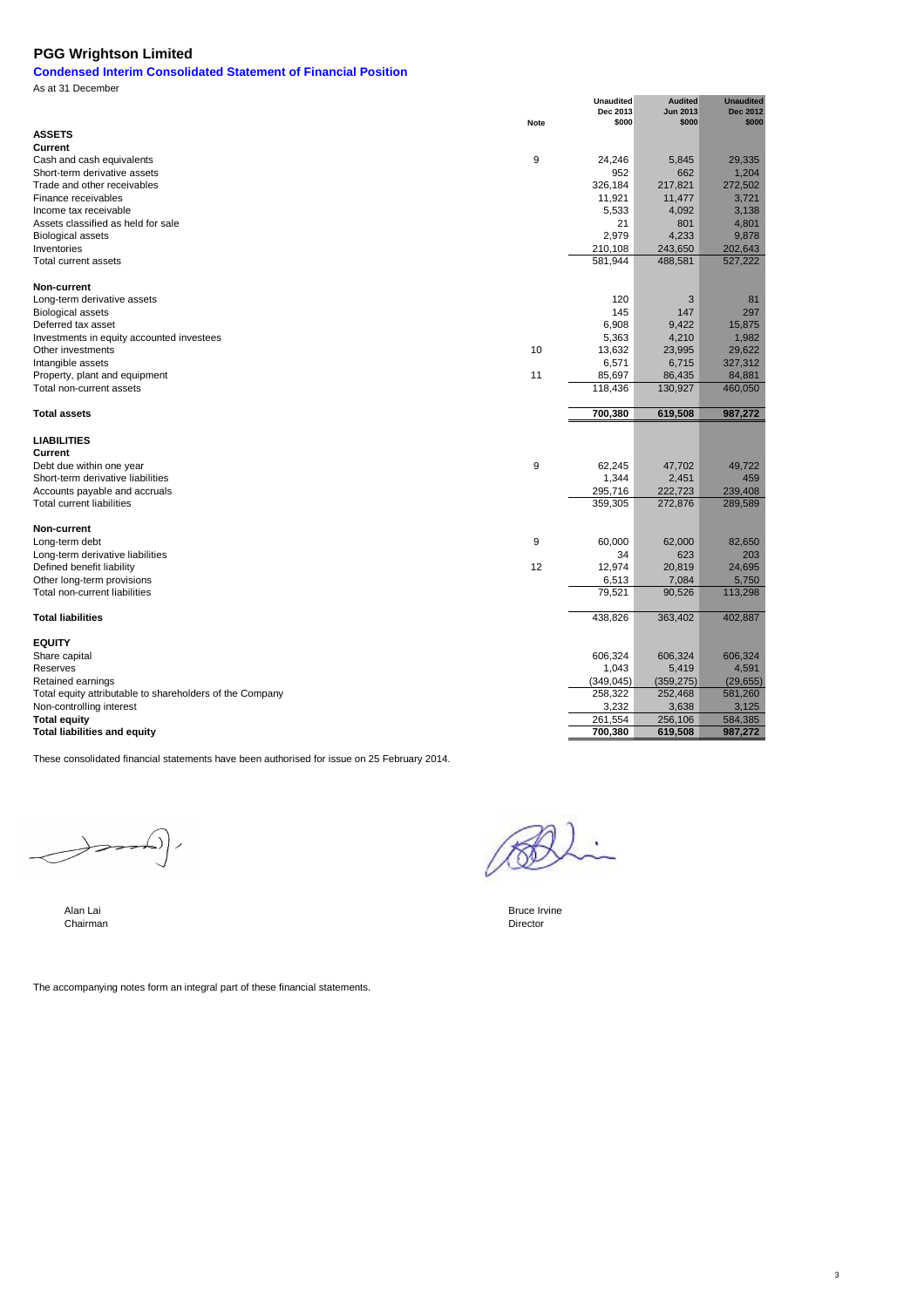For the six months ended 31 December

**Condensed Interim Consolidated Statement of Cash Flows**

|                                                                                             | Note | <b>Unaudited</b><br>Dec 2013<br>\$000 | <b>Audited</b><br><b>Jun 2013</b><br>\$000 | <b>Unaudited</b><br><b>Dec 2012</b><br>\$000 |
|---------------------------------------------------------------------------------------------|------|---------------------------------------|--------------------------------------------|----------------------------------------------|
| Cash flows from operating activities                                                        |      |                                       |                                            |                                              |
| Cash was provided from:                                                                     |      |                                       |                                            |                                              |
| Receipts from customers                                                                     |      | 572,658                               | 1,161,211                                  | 543,786                                      |
| Dividends received                                                                          |      | 2                                     | 645                                        | 200                                          |
| Interest received                                                                           |      | 810                                   | 6,667                                      | 2,473                                        |
|                                                                                             |      | 573,470                               | 1,168,523                                  | 546,459                                      |
| Cash was applied to:                                                                        |      |                                       |                                            |                                              |
| Payments to suppliers and employees                                                         |      | (556, 833)                            | (1, 123, 433)                              | (540, 271)                                   |
| Interest paid                                                                               |      | (2,349)                               | (5,830)                                    | (3, 180)                                     |
| Income tax received / (paid)                                                                |      | (3,739)                               | $12 \overline{ }$                          | (1, 290)                                     |
|                                                                                             |      | (562, 921)                            | (1, 129, 251)                              | (544, 741)                                   |
| Net cash flow from operating activities                                                     | 13   | 10,549                                | 39,272                                     | 1,718                                        |
| Cash flows from investing activities                                                        |      |                                       |                                            |                                              |
| Cash was provided from:                                                                     |      |                                       |                                            |                                              |
| Proceeds from sale of property, plant and equipment                                         |      | 1,699                                 | 1,659                                      | 822                                          |
| Net decrease in finance receivables                                                         |      | 321                                   | 11,383                                     | 22,100                                       |
| Proceeds from sale of investments                                                           |      | 11,448                                | 2,713                                      | 2,665                                        |
|                                                                                             |      | 13,468                                | 15,755                                     | 25,587                                       |
| Cash was applied to:                                                                        |      |                                       |                                            |                                              |
| Purchase of property, plant and equipment                                                   |      | (4,633)                               | (6, 745)                                   | (3, 381)                                     |
| Purchase of intangibles (software)                                                          |      | (512)                                 | (938)                                      | (247)                                        |
| Net cash paid for purchase of investments                                                   |      | (5, 133)                              | (5, 476)                                   | 682                                          |
|                                                                                             |      | (10, 278)                             | (13, 159)                                  | (2,946)                                      |
| Net cash flow from investing activities                                                     |      | 3,190                                 | 2,596                                      | 22,641                                       |
| Cash flows from financing activities                                                        |      |                                       |                                            |                                              |
| Cash was provided from:                                                                     |      |                                       |                                            |                                              |
| Increase in external borrowings and bank overdraft                                          |      | 24,910                                | 17,994                                     | 20,013                                       |
| Repayment of loans by related parties                                                       |      | 160                                   | 310                                        | 310                                          |
|                                                                                             |      | 25.070                                | 18,304                                     | 20,323                                       |
| Cash was applied to:                                                                        |      |                                       |                                            |                                              |
| Dividends paid to shareholders                                                              |      | (7,642)                               | (16, 869)                                  |                                              |
| Dividends paid to minority interests<br>Repayment of external borrowings and bank overdraft |      | (64)<br>(11, 977)                     | (595)<br>(49,500)                          | (130)<br>(28, 850)                           |
| Repayment of loans to related parties                                                       |      | (725)                                 | (3,274)                                    | (2, 278)                                     |
|                                                                                             |      | (20, 408)                             | (70, 238)                                  | (31, 258)                                    |
| Net cash flow from financing activities                                                     |      | 4,662                                 | (51, 934)                                  | (10, 935)                                    |
| Net (decrease)/increase in cash held                                                        |      | 18,401                                | (10,066)                                   | 13,424                                       |
| Opening cash/(bank overdraft)                                                               |      | 5,845                                 | 15,911                                     | 15,911                                       |
| Cash and cash equivalents                                                                   |      | 24.246                                | 5.845                                      | 29,335                                       |

4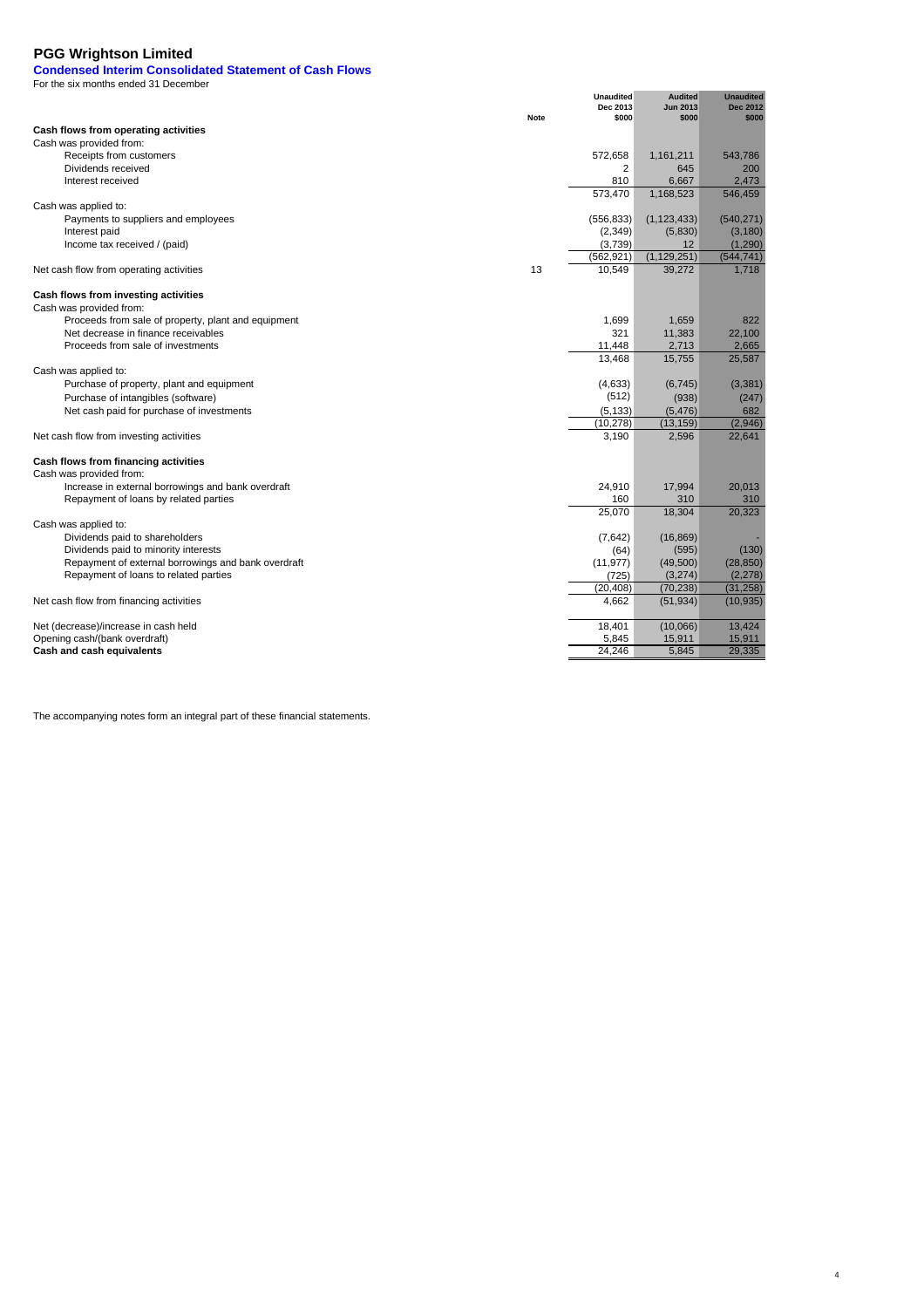**Notes to the Financial Statements** For the six months ended 31 December

# **1 Reporting Entity**

PGG Wrightson Limited (the "Company") is a company domiciled in New Zealand, registered under the Companies Act 1993 and listed on the New Zealand Stock Exchange. The Company is an issuer in terms of the Financial Reporting Act 1993.

The condensed interim consolidated financial statements of PGG Wrightson Limited for the six months ended 31 December 2013 comprise the Company and its subsidiaries (together referred to as the "Group") and the Group's interest in associates and jointly controlled entities.

The Company is primarily involved in the provision of rural services.

# **2 Basis of Preparation**

The condensed interim consolidated financial statements have been prepared in accordance with New Zealand Generally Accepted Accounting Practice ("NZ GAAP"). They comply with the New Zealand equivalents to International Financial Reporting Standards ("NZ IFRS") as applicable for interim financial statements for profit orientated entities, and in particular NZ IAS 34. The financial statements comply with International Financial Reporting Standards as issued by the IASB, as applicable for profit oriented entities.

The condensed interim financial statements do not include all of the information required for full annual statements. The same accounting policies, presentation and methods of computation are followed in the condensed interim consolidated financial statements as applied in the Group's latest annual audited financial statements.

Certain comparative amounts in the statement of comprehensive income and the operating segment note have been reclassified to conform with the current period's presentation. In addition, the statement of comprehensive income has been re-presented as if an operation discontinued during the current period had been discontinued from the start of the comparative periods (see Note 7).

5

These statements were approved by the Board of Directors on 25 February 2014.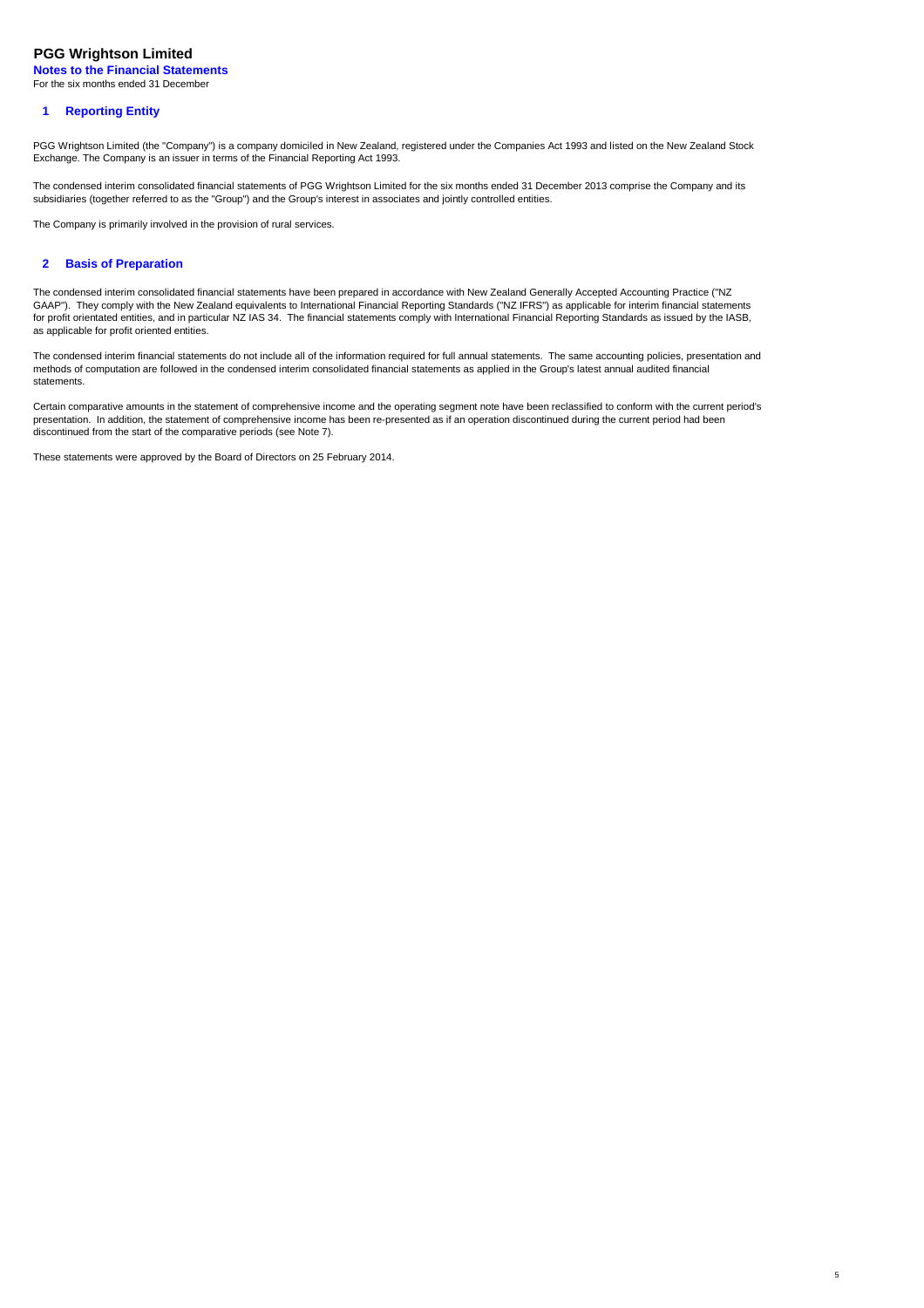# 3 Segment Reporting **3 Segment Reporting**

**(a) Operating Segments**<br>The Google and products Rual Service (krownly Agricultus) and Secula Coam (homal) Agricultus), Rual Secures studies studies that are approximately which are that express these operations which are The Group has two primary operating divisions: Rural Services (formerly Agrispevices) and Seed & Grain (formerly AgriTech). Rural Services is turber separated into three reportable separated below, which are that segments The strategic burits offer offerent products and ase managed separately because they require different skills, technology and marketing strategies. Within each segment, further business unit analysis may be provided to man there are significant differences in the nature of activities. The Chief Executive Officer or Chairman of the Board reviews internal management reports on each strategic business unit on at least a monthly basis.

- Retail. Includes the Rural Supplies and Fruitfed retail operations, AgNZ (Consulting) and ancillary sales support, supply chain and marketing functions.
- Livestock. Includes rural Livestock trading activities and Export Livestock.
- Other Rural Services. Includes Insurance, Real Estate, Wool, PGG Wrightson Water (formerly Irrigation and Pumping), AgNZ (Training), Regional Admin, Finance Commission and other related activities.

Seed & Grain. Includes Australaxia Seed (New Zealand and Australian manufacturing samb of forage seed and turin, Grain (sale of cereal seed and grain trading), South America (various related activities in the developing se call early eard crop seed and farm inputs, together with operations in the areas of livestock, real estate and infigation), and other Seed & Grain (Agri-feeds, research and development, international, production and compor

Other nove may allow the second adviting finance, Treasury, HR and other support services including corporate property services and include adjustments for discontinued operations (PGW Rural Capital Limited) and consolidat adjustments.

|                                   |            |                                          | Retail "0  |                  |                | <b>Ivestock</b>  |                  | Other Rural Services ** (ii) |                  |                                |                            | Rural Services   |                    | Seed & Grain ** (iii)      |                         |                                | Total operating segments                 |                            |                     | Other "(iv)  |                                |                          | Total                          |
|-----------------------------------|------------|------------------------------------------|------------|------------------|----------------|------------------|------------------|------------------------------|------------------|--------------------------------|----------------------------|------------------|--------------------|----------------------------|-------------------------|--------------------------------|------------------------------------------|----------------------------|---------------------|--------------|--------------------------------|--------------------------|--------------------------------|
|                                   | Unaudited  | Audited                                  | Unaudited  | <b>Jnaudited</b> | Audited        | <b>Unaudited</b> | <b>Jnaudited</b> | Audited                      | <b>Unaudited</b> |                                |                            | <b>Unaudited</b> | <b>Jnaudited</b>   |                            | <b>Jnauditec</b>        |                                | Unaudited                                | <b>Jnaudited</b>           |                     | Unaudited    |                                | Auditec                  |                                |
|                                   | Dec 2013   | Jun 2013                                 | Dec 2012   | Dec 2013         | lun 2013       | Dec 2012         | Dec 2013         | Jun 2013                     | Dec 2012         | Jnaudited<br>Dec 2013<br>\$000 | Audited<br>Jun 2013        | Dec 201          | Dec 2013<br>\$000  | Audited<br>Jun 2013        | Dec 2012<br>\$000       | Unaudited<br>Dec 2013<br>\$000 | Dec 2012<br>\$000<br>Audited<br>Jun 2013 |                            | Audited<br>Iun 2013 | Dec 2012     | Unaudited<br>Dec 2013<br>\$000 | Jun 2013                 | Unaudited<br>Dec 2012<br>\$000 |
|                                   | \$000      | \$000                                    | \$000      | \$000            | \$000          | \$000            | \$000            | \$000                        | \$000            |                                | \$000                      |                  |                    | \$000                      |                         |                                | \$000                                    |                            | \$000               |              |                                | \$000                    |                                |
| Total segment revenue             | 297,144    | 433,411                                  | 264,481    | 29,494           | 98,500         | 51,033           | 98,786           | 156,595                      | 77,881           | 125,424                        | 688,506                    | 393,395          | 254,682            | 186,289                    | 380,106<br>217,655      | 174,795                        | 511,050                                  | Dec 2013<br>\$000<br>1,035 | 3,273               | ,566         | 681,141                        | 178,068                  | 612,616                        |
| Intersegment revenue              |            |                                          |            |                  |                |                  |                  |                              |                  |                                |                            |                  | (46, 249)          | (46, 221)                  | (23, 496)               | (46, 221)<br>(46, 249)         | (23, 496)                                |                            |                     |              | (46, 249)                      | (46.221)                 | (23, 496)                      |
| Total external operating revenues | 297,144    | 433,411                                  | 264,481    | 29,494           | 98,500         | 51,033           | 98,786           | 156,595                      | 77,881           | 125,424                        | 688,506                    | 393,395          | 208,433            | 440,068                    | 633,857<br>194,159      | ,128,574                       | 587,554                                  | 1,035                      | 3,273               | ,566         | 634,892                        | ,131,847                 | 589,120                        |
|                                   |            |                                          |            |                  |                |                  |                  |                              |                  |                                |                            |                  |                    |                            |                         |                                |                                          |                            |                     |              |                                |                          |                                |
| Operating EBITDA                  | 21,679     | 23,224                                   | 19,246     | 1,026            | 12,182         | 607              | 5,343            | 9,030                        | 3,215            | 28,048                         | 44,436                     | 23,068           | 9,722              | 26,488                     | 8,560                   | 70,924<br>37,770               | 31,628                                   | (15, 456)                  | $(25, 127)$<br>78   | (13, 648)    | 22,314                         | 45,797                   | 17,980                         |
| Equity earnings of associates     |            |                                          |            |                  |                |                  |                  |                              |                  |                                |                            |                  | 1,241              | 1,405                      | 658                     | 1,405<br>1,241                 |                                          | 5<br>658                   |                     | 55           | 1,246                          | 1,483                    | 713                            |
| Impairment losses on goodwill     |            |                                          |            |                  | (80,000)       |                  |                  | (22, 045)                    |                  |                                | 102,045                    |                  |                    | 219,098                    |                         | 321,143                        |                                          |                            |                     |              |                                | 321,143                  |                                |
| Non operating items               | (206)      | $\begin{pmatrix} 74 \\ 51 \end{pmatrix}$ | ම          |                  | $\overline{2}$ |                  | ම                | (1, 971)                     | (189)            |                                | $(2,024)$<br>$(2,047)$     |                  | $(974)$<br>$(974)$ |                            | (2,540)                 | (5,437)<br>(1, 186)            | 2,730)                                   | 5                          | $(1,697)$<br>116    | (201)        | (1,089)                        | $(7, 134)$<br>$(5, 151)$ | (2, 931)                       |
| Fair value adjustments            | (63)       |                                          | (13)       | 1.641            | (2, 228)       | 203              | (188)            | 130                          | (68)             | $(212)$<br>$(2390)$            |                            | $(190)$<br>$122$ |                    | $(3, 413)$<br>$(3, 220)$   | (666)                   | (5, 267)<br>3,137              | (544)                                    | Ξ                          |                     | (33)         | 3,136                          |                          | (577)                          |
| EBITDA                            | 21,410     | 23,201                                   | 19,230     | 2,667            | (70, 025)      | 812              | 5,149            | (14, 856)                    | 2,958            | 29,226                         | (61, 680)                  | 23,000           | 11,736             | (197, 838)                 | 6,012                   | 259,518<br>40,962              | 29,012                                   | (15,355)                   | (26, 630)           | (13, 827)    | 25,607                         | (286, 148)               | 15,185                         |
| Depreciation and amortisation     | (551)      | (1.097)                                  | (574)      | (303)            | (645)          | (333)            | (320)            | (626)                        | (324)            | (1,174)                        | (2, 368)                   | (1, 231)         | (1,645)            | (3,550)                    | 1,833)                  | (5,918)<br>(2, 819)            | (3,064)                                  | (877)                      | (1, 724)            | (881)        | (3,696)                        | (7, 642)                 | (3,945)                        |
| Results from continuing           |            |                                          |            |                  |                |                  |                  |                              |                  |                                |                            |                  |                    |                            |                         |                                |                                          |                            |                     |              |                                |                          |                                |
| operating activities              | 20,859     | 22,104                                   | 18,656     | 2,364            | (70, 670)      | 479              | 4,829            | (15, 482)                    | 2,634            | 28,052                         | (64,048)                   | 21,769           | 10,091             | (201, 388)                 | 4,179                   | (265, 436)<br>38,143           | 25,948                                   | (16, 232)                  | (28, 354)           | (14, 708)    | 21,911                         | (293, 790)               | 11,240                         |
| Net interest and finance costs    |            |                                          |            | (103)            | (537)          | $\infty$         | (112)            | (204)                        | (107)            | (215)                          | (741)                      | (99)             | (4, 143)           | 1,915                      | (843)                   | 1,174<br>(4,358)               |                                          | (3, 196)<br>(942)          | (7, 276)            | (4,525)      | (7,554)                        | (6, 102)                 | (5,467)                        |
| Profit/(loss) from continuing     |            |                                          |            |                  |                |                  |                  |                              |                  |                                |                            |                  |                    |                            |                         |                                |                                          |                            |                     |              |                                |                          |                                |
| operations before income tax      | 20,859     | 22,104                                   | 18,656     | 2,261            | (71, 207)      | 487              | 4,717            | (15, 686)                    | 2,527            | 27,837                         | $(64, 789)$<br>$(13, 530)$ | 21,670           | 5,948              | $(199, 473)$<br>$(6, 284)$ | 3,336                   | (264, 262)<br>33,785           | 25,006                                   | (19, 428)                  | (35, 630)           | (19, 233)    | 14,357                         | (299, 892)               | 5,773                          |
| Income tax (expense) / income     | (4, 694)   | (6, 171)                                 | (5, 272)   | (203)            | (2, 543)       | (137)            | (1,933)          | (4, 816)                     | (2,061)          | (6, 830)                       |                            | (7, 470)         | (1,531)            |                            | (2, 204)                | (19, 814)<br>(8, 361)          | (9,674)                                  | 6,057                      | 14,785              | 8,730        | (2, 304)                       | (5,029)                  | (944)                          |
| Profit/(loss) from continuing     |            |                                          |            |                  |                |                  |                  |                              |                  |                                |                            |                  |                    |                            |                         |                                |                                          |                            |                     |              |                                |                          |                                |
| operations                        | 16,165     | 15,933                                   | 13,384     | 2,058            | (73, 750)      | 350              | 2,784            | (20, 502)                    | 466              | 21,007                         | (78, 319)                  | 14,200           | 4,417              | (205, 757)                 | 25,424<br>1,132         | (284, 076)                     | 15,332                                   | (13, 371)                  | (20, 845)           | (10, 503)    | 12,053                         | (304, 921)               | 4,829                          |
| Discontinued operations           |            |                                          |            |                  |                |                  |                  |                              |                  |                                |                            |                  |                    |                            |                         |                                |                                          | 1,353                      | (1,584)             |              | 1,353                          | (1,584)                  |                                |
| Profit/(loss) for the period      | 16,165     | 15,933                                   | 13,384     | 2,058            | (73, 750)      | 350              | 2,784            | (20, 502)                    | 466              | 21,007                         | (78,319)                   | 14,200           | 4,417              | (205, 757)                 | 1,132                   | (284, 076)<br>25,424           | 15,332                                   | (12,018)                   | (22, 429)           | (10, 503)    | 13,406                         | (306, 505)               | 4,829                          |
|                                   |            |                                          |            |                  |                |                  |                  |                              |                  |                                |                            |                  |                    |                            |                         |                                |                                          |                            |                     |              |                                |                          |                                |
| Segment assets                    | 199,964    | 92,451                                   | 164,149    | 55,535           | 58,332         | 142,050          | 59,490           | 72,752                       | 115,594          | 314,989                        | 223,535                    | 421,793          | 313,200            | 476,656<br>309,096         | 528,189                 | 532,631                        | 898,449                                  | 66,807                     | 81,866              | 82,040       | 694,996                        | 614,497                  | 380,489                        |
| Equity accounted investees        |            |                                          |            |                  |                | 30               |                  | 1,174                        |                  |                                | 1,174                      | 80               | 5,295              | 2,972                      | 1,799                   | 4,146<br>5,295                 | 1,829                                    | $rac{8}{21}$               | 64<br>801           | 153<br>4,801 | 5,363<br>21                    | 4,210<br>801             | 1,982                          |
| Assets held for sale              |            |                                          |            |                  |                |                  |                  |                              |                  |                                |                            |                  |                    |                            |                         |                                |                                          |                            |                     |              |                                |                          | 4,801                          |
| Total segment assets              | 199,964    | 92,451                                   | 164,149    | 55,535           | 58,332         | 142,080          | 59,490           | 73,926                       | 115,594          | 114,989                        | 224,709                    | 421,823          | 318,495            | 478,455<br>312,068         | 633,484                 | 536,77                         | 300,278                                  | 66,896                     | 82,731              | 86,994       | 700,380                        | 619,508                  | 987,272                        |
| Segment liabilities               | (115, 550) | (34, 206)                                | (106, 482) | (31, 044)        | (43, 610)      | (41, 691)        | (33, 734)        | (38, 752)                    | (57, 025)        | 80,328)                        | (116, 568)                 | (205, 198)       | 137,810)           | (140, 486)                 | (318, 138)<br>(95, 149) | (257, 054)                     | (300, 347)                               | (120, 688)                 | (106,348)           | (102, 540)   | (438, 826)                     | (363, 402)               | (402, 887)                     |
|                                   |            |                                          |            |                  |                |                  |                  |                              |                  |                                |                            |                  |                    |                            |                         |                                |                                          |                            |                     |              |                                |                          |                                |

The table below provides information in the segment reporting to further split elements of some segments, This analysis on key aspects of the segment components (as indicated by asterists in the segment analysis) is provid The table bedow provides information in addition to the segment sequence this engulysis of sequences of the segment components (as indicated by asterisks in the segment analysis) is provided as additional tables to the seg  $65$ 

 $\overline{6}$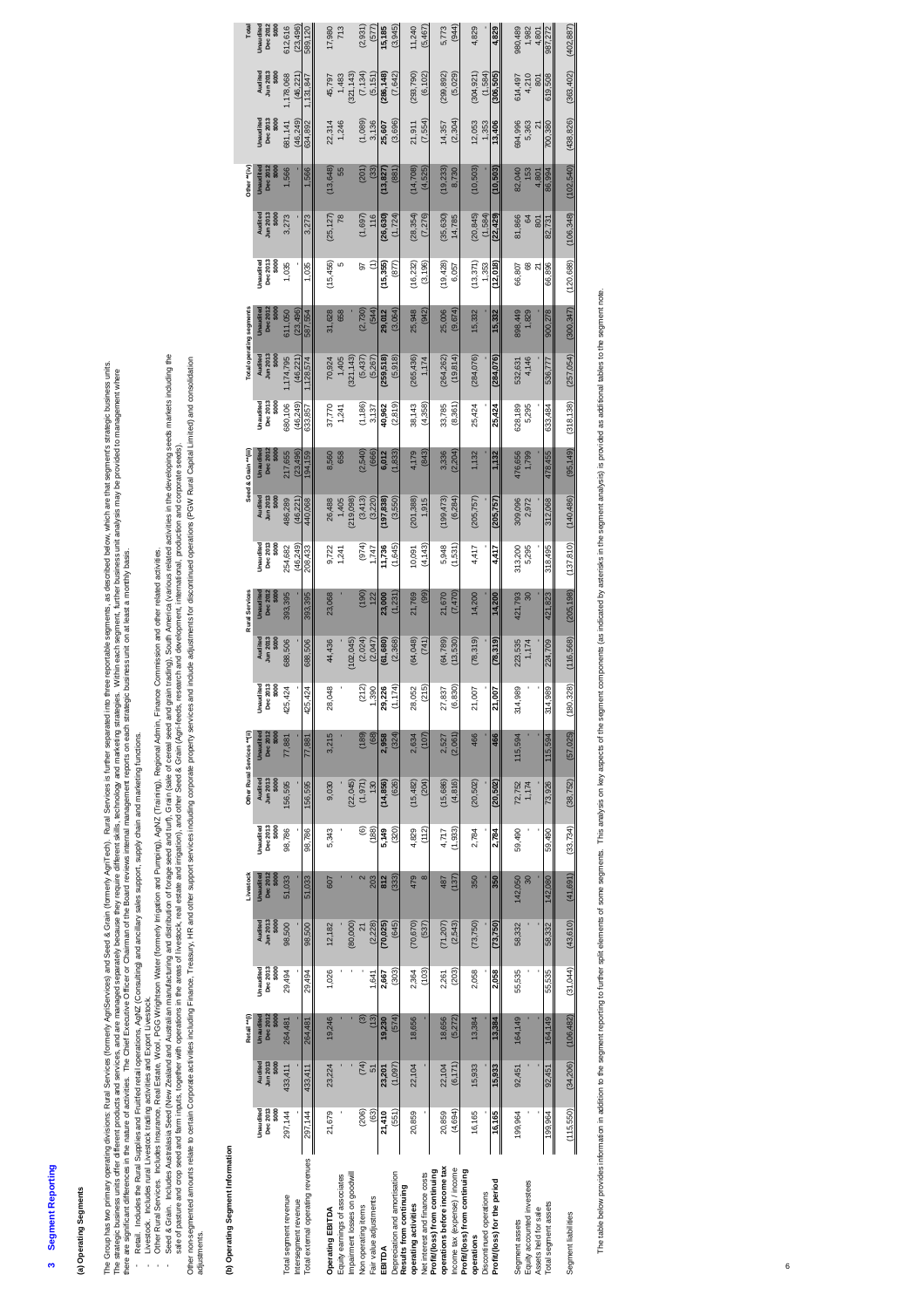\*\* Further analysis of trading performance of elements of some segments: <sup>\*\*</sup> Further analysis of trading performance of elements of some segments:<br>(i) Retail

| (i) Retail                                                                         |                                           |                                         | <b>Rural Supplies</b>                                                 |                                           |                                                         | Fruitfed                                        |                                              |                                                                                                  | Other Retail ***                          |                                           |                                         | Retail                                      |                                         |                                          |                                          |                       |                                          |                              |                       |                                                  |                       |                           |                                                    |                           |
|------------------------------------------------------------------------------------|-------------------------------------------|-----------------------------------------|-----------------------------------------------------------------------|-------------------------------------------|---------------------------------------------------------|-------------------------------------------------|----------------------------------------------|--------------------------------------------------------------------------------------------------|-------------------------------------------|-------------------------------------------|-----------------------------------------|---------------------------------------------|-----------------------------------------|------------------------------------------|------------------------------------------|-----------------------|------------------------------------------|------------------------------|-----------------------|--------------------------------------------------|-----------------------|---------------------------|----------------------------------------------------|---------------------------|
| Total segment revenue<br>Intersegment revenue                                      | Dec 2013<br>Unaudited<br>\$000<br>301,630 | Jun 2013<br>Audited<br>\$000<br>455,474 | Unaudited<br>Dec 2012<br>\$000<br>264,730                             | \$000<br>Unaudited<br>Dec 2013<br>101,277 | \$000<br>Audited<br>Jun 2013<br>132,312                 | <b>Unaudited</b><br>Dec 2012<br>\$000<br>85,998 | Dec 2013<br>Unaudited<br>\$000<br>(105, 763) | Jun 2013<br>\$000<br>Audited<br>(154, 375)                                                       | Unaudited<br>Dec 2012<br>\$000<br>86,247) | Dec 2013<br>Unaudited<br>\$000<br>297,144 | Jun 2013<br>\$000<br>Audited<br>433,411 | Dec 2012<br>Unaudited<br>\$000<br>264,481   |                                         |                                          |                                          |                       |                                          |                              |                       |                                                  |                       |                           |                                                    |                           |
| Total external operating revenues<br>Operating EBITDA                              | 16,723<br>301,630                         | 455,474<br>23,650                       | 16,285<br>264,730                                                     | 8,385<br>101,277                          | 6,006<br>132,312                                        | 6,343<br>85,998                                 | (105, 763)<br>(3, 429)                       | (154, 375)<br>(6, 432)                                                                           | (3, 382)<br>(86, 247)                     | 21,679<br>297,144                         | 23,224<br>433,411                       | 19,246<br>264,481                           |                                         |                                          |                                          |                       |                                          |                              |                       |                                                  |                       |                           |                                                    |                           |
| (ii) Other Rural Services                                                          | Dec 2013<br>Unaudited                     | Jun 2013<br><b>Audited</b>              | Insurance<br>Dec 2012<br>Unaudited                                    | Dec 2013<br>Unaudited                     | Audited<br>Jun 2013                                     | <b>Real Estate</b><br>Dec 2012<br>Unaudited     | Dec 2013<br>Unaudited                        | PGG Wrightson Water<br>Audited<br>Jun 2013                                                       | Dec 2012<br>Unaudited                     | Dec 2013<br>Unaudited                     | Jun 2013<br>Audited                     | Dec 2012<br>AgNZ<br>Unaudited               | Dec 2013<br>Unaudited                   | Jun 2013<br>Audited                      | Wool<br>Dec 2012<br>Unaudited            | Dec 2013<br>Unaudited | Regional Overhead<br>Audited<br>Jun 2013 | <b>Dec 2012</b><br>Unaudited | Dec 2013<br>Unaudited | <b>Finance Commission</b><br>Audited<br>Jun 2013 | Unauditec<br>Dec 2012 | Dec 2013<br>Unaudited     | <b>Other Rural Services</b><br>Audited<br>Jun 2013 | Dec 2012<br>Unaudited     |
| Total external operating revenues<br>Total segment revenue<br>Intersegment revenue | \$000<br>1,225<br>1,225                   | \$000<br>3,028<br>3,028                 | \$000<br>1,355<br>1,355                                               | \$000<br>14,514<br>14,514                 | \$000<br>24,178<br>24,178                               | \$000<br>10,341<br>10,341                       | \$OOC<br>33,633<br>33,633                    | \$000<br>45,161<br>45,161                                                                        | \$000<br>25,419<br>25,419                 | \$000<br>1,677<br>1,677                   | \$000<br>4,083<br>4,083                 | \$000<br>2,447<br>2,447                     | \$000<br>47,292<br>47,292               | \$000<br>79,485<br>79,485                | \$000<br>38,017<br>38,017                | \$000<br>ı            | \$000<br>ï                               | \$000<br>ı                   | \$000<br>445<br>445   | \$000<br>660<br>660                              | \$000<br>302<br>302   | \$000<br>98,786<br>98,786 | \$000<br>156,595<br>156,595                        | \$000<br>77,881<br>77,881 |
| Operating EBITDA                                                                   | 1,015                                     | 2,644                                   | 1,161                                                                 | 1,962                                     | 1,251                                                   | 174                                             | 3,409                                        | 5,024                                                                                            | 3,184                                     | 565                                       | 1,135                                   | 844                                         | 1,386                                   | 7,382                                    | 2,372                                    | (3,353)               | (8, 815)                                 | (4, 683)                     | 359                   | 409                                              | 163                   | 5,343                     | 9,030                                              | 3,215                     |
| (iii) Seed & Grain                                                                 | Dec 2013<br>Unaudited                     | Audited<br>Jun 2013                     | Australasia Seed<br>Unaudited<br>Dec 2012                             | Dec 2013<br>Unaudited                     | Audited<br>Jun 2013                                     | Grain<br>Unaudited<br>Dec 2012                  | Dec 2013<br>Unaudited                        | Jun 2013<br>Audited                                                                              | South America<br>Unaudited<br>Dec 2012    | Dec 2013<br>Unaudited                     | Jun 2013<br>Audited                     | Other Seed & Grain<br>Unaudited<br>Dec 2012 | Dec 2013<br>Unaudited                   | Jun 2013<br>Audited                      | Unaudited<br>Dec 2012<br>Seed & Grain    |                       |                                          |                              |                       |                                                  |                       |                           |                                                    |                           |
| Total external operating revenues<br>Total segment revenue<br>Intersegment revenue | \$000<br>(24, 930)<br>86,255<br>61,325    | \$000<br>(38, 492)<br>145,705<br>84,197 | \$000<br>56,146<br>79,083<br>22,937                                   | \$000<br>65,222<br>65,222                 | \$000<br>10,440<br>10,440                               | \$000<br>52,926<br>52,926                       | \$000<br>58,572<br>58,572                    | \$000<br>(6, 603)<br>125,277<br>18,674                                                           | \$000<br>57,278<br>57,278                 | \$000<br>(21, 319)<br>44,633<br>23,314    | \$000<br>(1, 126)<br>66,375<br>65,249   | \$000<br>(559)<br>28,368<br>27,809          | \$000<br>(46,249)<br>254,682<br>208,433 | \$000<br>186,289<br>(46, 221)<br>440,068 | \$000<br>217,655<br>(23, 496)<br>194,159 |                       |                                          |                              |                       |                                                  |                       |                           |                                                    |                           |
| Operating EBITDA                                                                   | 12,723                                    | 19,685                                  | 9,302                                                                 | 3,081                                     | 6,734                                                   | 2,432                                           | 1,050                                        | 6,376                                                                                            | 2,164                                     | (7, 132)                                  | (6, 307)                                | (5, 338)                                    | 9,722                                   | 26,488                                   | 8,560                                    |                       |                                          |                              |                       |                                                  |                       |                           |                                                    |                           |
| (iv) Other                                                                         | Dec 2013<br>Unaudited                     | Jun 2013<br>Audited                     | Corporate &<br><b>Shared Services</b><br><b>Unaudited</b><br>Dec 2012 | Unaudited<br>Dec 2013                     | PGW Rural Capital (Discontinued)<br>Audited<br>Jun 2013 | Dec 2012<br><b>Unaudited</b>                    | Unaudited<br>Dec 2013                        | Group Elimination / Consolidation &<br>Discontinued operations adjustment<br>Audited<br>Jun 2013 | Unaudited<br>Dec 2012                     | Unaudited<br>Dec 2013                     | Audited<br>Jun 2013                     | Dec 2012<br>Unaudited<br>Other              |                                         |                                          |                                          |                       |                                          |                              |                       |                                                  |                       |                           |                                                    |                           |
| Total external operating revenues<br>Total segment revenue<br>Intersegment revenue | \$000<br>1,036<br>1,036                   | \$000<br>3,272<br>3,272                 | \$000<br>1,566<br>1,566                                               | \$000<br>643<br>643                       | \$000<br>1,991<br>1,991                                 | \$000<br>,482<br>,482                           | \$000<br>(644)<br>(644)                      | \$000<br>(1,990)<br>(1,990)                                                                      | \$000<br>(1, 482)<br>(1,482)              | \$000<br>1,035<br>1,035                   | \$000<br>3,273<br>3,273                 | \$000<br>1,566<br>1,566                     |                                         |                                          |                                          |                       |                                          |                              |                       |                                                  |                       |                           |                                                    |                           |
| Operating EBITDA                                                                   | (14, 826)                                 | (25, 227)                               | (13, 214)                                                             | 1,352                                     | (2, 200)                                                |                                                 | (1, 982)                                     | 2.300                                                                                            | (434)                                     | (15, 456)                                 | (25, 127)                               | (13, 648)                                   |                                         |                                          |                                          |                       |                                          |                              |                       |                                                  |                       |                           |                                                    |                           |

""Includes sales made via an agency relationship which are treated as revenue for management reporting purposes and are eliminated for statutory reporting purposes. \*\*\*Includes sales made via an agency relationship which are treated as revenue for management reporting purposes and are eliminated for statutory reporting purposes.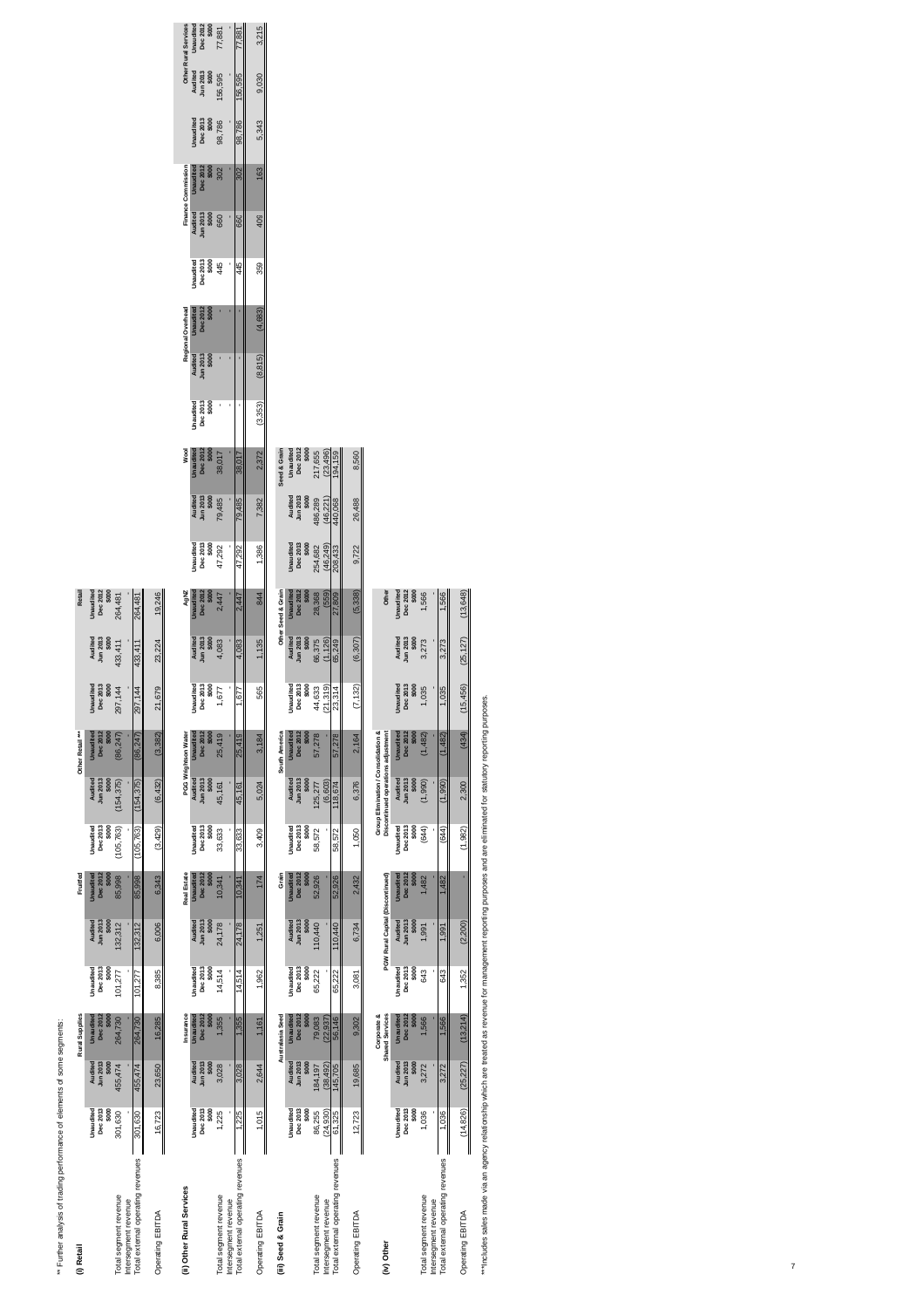| <b>Non Operating Items</b><br>4                                            | <b>Note</b> | <b>Unaudited</b><br>Dec 2013<br>\$000 | <b>Audited</b><br><b>Jun 2013</b><br>\$000 | <b>Unaudited</b><br><b>Dec 2012</b><br>\$000 |
|----------------------------------------------------------------------------|-------------|---------------------------------------|--------------------------------------------|----------------------------------------------|
|                                                                            |             |                                       |                                            |                                              |
| Capital gains/(losses) on sale of businesses, property plant and equipment |             | (326)                                 | (3,612)                                    | (3,081)                                      |
| Defined benefit superannuation plan                                        | 12          | (271)                                 | (833)                                      | 212                                          |
| Onerous property lease                                                     |             | (211)                                 | (1,764)                                    |                                              |
| Restructuring                                                              |             | (281)                                 | (1,712)                                    | (880)                                        |
| Silver Fern Farms supply contract                                          |             |                                       | 147                                        |                                              |
| Other non operating items                                                  |             |                                       | 640                                        | 818                                          |
|                                                                            |             | (1,089)                               | (7, 134)                                   | (2,931)                                      |
| Impairment losses on goodwill                                              |             | $\overline{\phantom{a}}$              | (321, 143)                                 |                                              |
|                                                                            |             | (1,089)                               | (328, 277)                                 | (2,931)                                      |
|                                                                            |             |                                       |                                            |                                              |
|                                                                            |             |                                       |                                            |                                              |
|                                                                            |             | <b>Unaudited</b>                      | <b>Audited</b>                             | <b>Unaudited</b>                             |

| <b>Fair Value Adjustments</b>                     | Dec 2013 | <b>Jun 2013</b> | <b>Dec 2012</b> |
|---------------------------------------------------|----------|-----------------|-----------------|
|                                                   | \$000    | \$000           | \$000           |
| <b>Continuing operations</b>                      |          |                 |                 |
| Derivatives not in qualifying hedge relationships | 1.751    | (3,272)         | (725)           |
| Assets held for sale                              |          | (140)           | (140)           |
| <b>Biological assets</b>                          | ,385     | (1,739)         | 288             |
|                                                   | 3.136    | (5, 151)        | (577)           |

| <b>Interest - Finance Income and Expense</b><br>6                                                                                                    | <b>Unaudited</b><br>Dec 2013<br>\$000 | <b>Audited</b><br><b>Jun 2013</b><br>\$000 | <b>Unaudited</b><br><b>Dec 2012</b><br>\$000 |
|------------------------------------------------------------------------------------------------------------------------------------------------------|---------------------------------------|--------------------------------------------|----------------------------------------------|
| Finance income contains the following items:                                                                                                         |                                       |                                            |                                              |
| Other interest income                                                                                                                                |                                       | 214                                        | 34                                           |
| <b>Finance income</b>                                                                                                                                |                                       | 214                                        | 34                                           |
| Interest funding expense<br>Interest on interest rate swaps<br>Interest on bank loans and overdrafts<br>Other interest expense<br>Bank facility fees | (48)<br>(2,313)<br>(37)<br>(1,695)    | (280)<br>(5, 537)<br>(4,240)               | (175)<br>(2,987)<br>(307)<br>(2,490)         |
| Net gain / (loss) on foreign denominated items                                                                                                       | (3, 461)                              | 3,741                                      | 458                                          |
| <b>Finance expense</b>                                                                                                                               | (7, 554)                              | (6,316)                                    | (5,501)                                      |
| Net interest and finance costs                                                                                                                       | (7, 554)                              | (6, 102)                                   | (5, 467)                                     |

#### **7 Discontinued Operations**

On 31 August 2011 the Group sold its finance subsidiary PGG Wrightson Finance Limited (PWF) to Heartland New Zealand Limited's wholly-owned subsidiary Heartland Building Society (Heartland).

In connection with the PWF sale transaction the Group transferred certain excluded loans to its wholly owned subsidiary, PGW Rural Capital Limited (PGWRC). PGWRC has worked to realise or refinance these facilities over the short to medium term. In addition, certain PWF loans sold to Heartland were guaranteed by the Group with any loans put to it or called by the Group transferred to PGWRC. As at 31 December 2013 loans for seven clients remain in PGWRC (including guaranteed loans transferred to PGWRC by Heartland). One guaranteed loan remains as at 31 December 2013. The operations of PGWRC are treated as discontinued and are included within this note.

In the period to 31 December 2013 PGWRC contributed a profit after tax of \$1.35 million (30 June 2013: loss after tax of \$1.58 million, 31 December 2012: loss after tax of Nil).

|                                                                     | <b>Unaudited</b><br>Dec 2013 | <b>Audited</b><br><b>Jun 2013</b> | <b>Unaudited</b><br><b>Dec 2012</b> |
|---------------------------------------------------------------------|------------------------------|-----------------------------------|-------------------------------------|
| Profits attributable to the discontinued operation were as follows: | \$000                        | \$000                             | \$000                               |
| <b>Results of discontinued operations</b>                           |                              |                                   |                                     |
| Revenue                                                             | 643                          | 1,991                             | 1,482                               |
| Expenses                                                            | 710                          | (4, 191)                          | (1, 482)                            |
|                                                                     | 1,353                        | (2,200)                           |                                     |
| Fair value adjustments                                              |                              |                                   |                                     |
| Results from operating activities                                   | 1,353                        | (2,200)                           |                                     |
| Income tax expense                                                  |                              | 616                               |                                     |
| Results from operating activities, net of income tax                | 1,353                        | (1, 584)                          |                                     |
| Profit/(loss) for the period                                        | 1,353                        | (1,584)                           |                                     |
| Basic earnings per share (New Zealand dollars)                      | 0.00                         | 0.00                              | 0.00                                |
| (refer to Note 8 for weighted average number of shares)             |                              |                                   |                                     |
| Cash flows from discontinued operations                             |                              |                                   |                                     |
| Net cash from operating activities                                  | 617                          | 11,383                            | 1,523                               |
| Net cash from/(used in) discontinued operation                      | 617                          | 11,383                            | 1,523                               |

8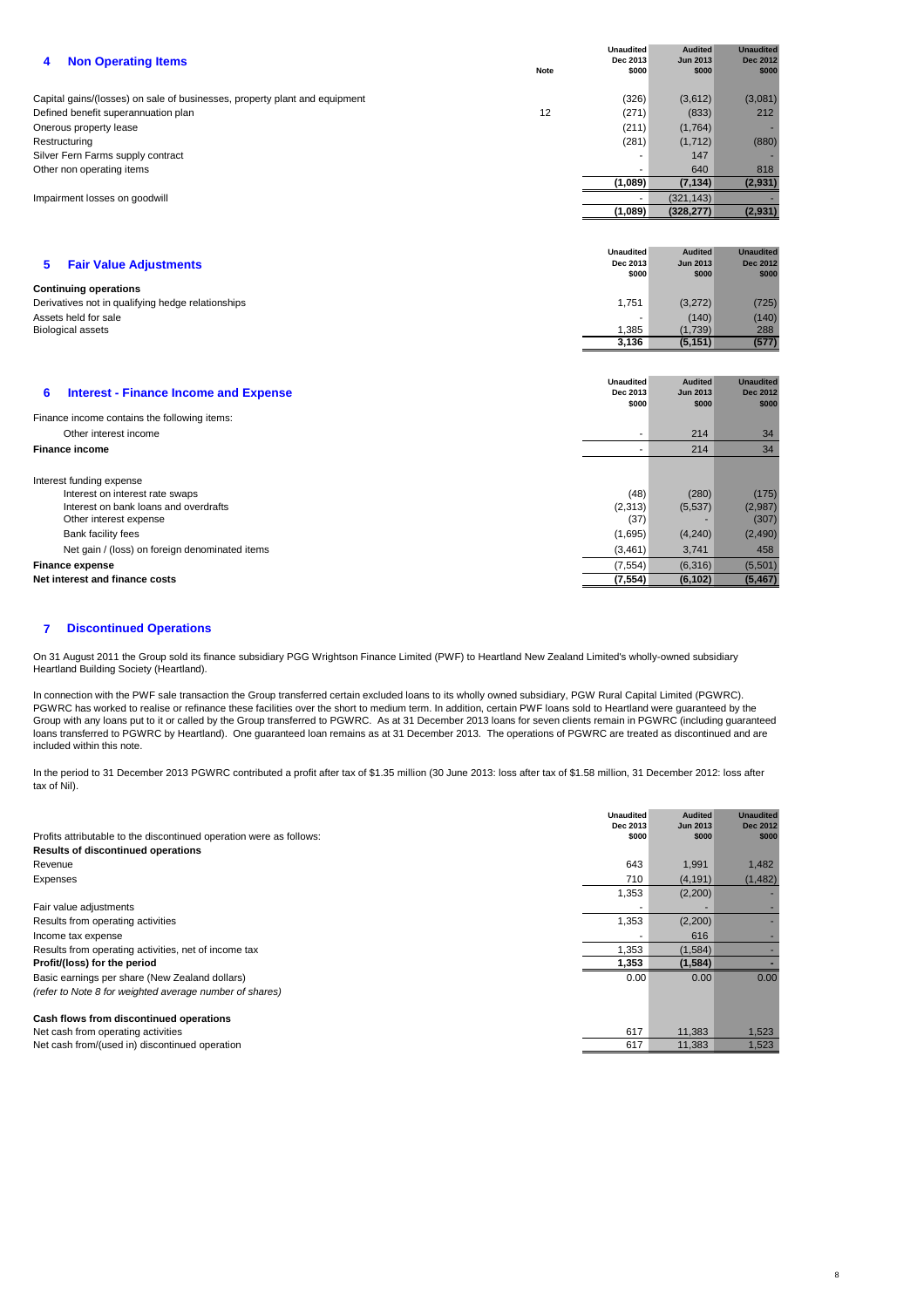| 8<br><b>Earnings Per Share and Net Tangible Assets</b> | <b>Unaudited</b><br>Dec 2013 | <b>Audited</b><br><b>Jun 2013</b> | <b>Unaudited</b><br><b>Dec 2012</b> |
|--------------------------------------------------------|------------------------------|-----------------------------------|-------------------------------------|
| <b>Number of shares</b>                                |                              |                                   |                                     |
| Weighted average number of ordinary shares             | 754,849                      | 754,849                           | 754,849                             |
| Number of ordinary shares                              | 754,849                      | 754.849                           | 754,849                             |
|                                                        |                              |                                   |                                     |
|                                                        | <b>Unaudited</b>             | <b>Audited</b>                    | <b>Unaudited</b>                    |
|                                                        | Dec 2013                     | <b>Jun 2013</b>                   | <b>Dec 2012</b>                     |
| <b>Net Tangible Assets</b>                             | \$000                        | \$000                             | \$000                               |
| <b>Total assets</b>                                    | 700,380                      | 619,508                           | 987,272                             |
| <b>Total liabilities</b>                               | (438, 826)                   | (363, 402)                        | (402, 887)                          |
| less intangible assets                                 | (6, 571)                     | (6, 715)                          | (327, 312)                          |
| less deferred tax                                      | (6,908)                      | (9.422)                           | (15, 875)                           |
|                                                        | 248,075                      | 239,969                           | 241,198                             |
|                                                        |                              |                                   |                                     |
|                                                        | <b>Unaudited</b>             | <b>Audited</b>                    | <b>Unaudited</b>                    |
|                                                        | Dec 2013                     | <b>Jun 2013</b>                   | <b>Dec 2012</b>                     |
|                                                        | \$000                        | \$000                             | \$000                               |
|                                                        | 0.33                         | 0.32                              | 0.32                                |
| Net tangible assets per security<br>Earnings per share | 0.02                         | (0.41)                            | 0.01                                |
|                                                        |                              |                                   |                                     |
|                                                        |                              |                                   |                                     |
|                                                        | <b>Unaudited</b>             | <b>Audited</b>                    | <b>Unaudited</b>                    |
| <b>Cash and Bank Facilities</b><br>9                   | Dec 2013                     | <b>Jun 2013</b>                   | <b>Dec 2012</b>                     |
|                                                        | \$000                        | \$000                             | \$000                               |
|                                                        |                              |                                   |                                     |
| Cash and cash equivalents                              | 24,246                       | 5,845                             | 29,335                              |
| <b>Bank overdraft</b>                                  | (2, 487)                     | (12, 463)                         |                                     |
| <b>Current bank facilities</b>                         | (59, 758)                    | (35, 239)                         | (49, 722)                           |
| Term bank facilities                                   | (60,000)                     | (62,000)                          | (82, 650)                           |
|                                                        | (97, 999)                    | (103, 857)                        | (103, 037)                          |

The Company entered into a new syndicated facility agreement on 20 December 2013. This agreement provides bank facilities of up to \$180.00 million. The Company has granted a general security deed and mortgage over all its wholly-owned New Zealand and Australian assets to a security trust. ANZ Bank New Zealand Limited acts as security trustee for the banking syndicate (ANZ Bank New Zealand Limited, Bank of New Zealand Limited and Westpac New Zealand Limited).

The Company's bank syndicate facilities include:

- Term debt facilities of \$120.00 million maturing on 1 August 2016.
- A working capital facility of up to \$60.00 million maturing on 1 August 2016.

The syndicated facility agreement also allows the Group, subject to certain conditions, to enter into additional financial accommodation outside of the Company syndicated facility. The additional facilities are guaranteed by the security trust. These facilities amounted to \$34.37 million as at 31 December 2013 including:

- Overdraft facilities of \$9.59 million.
- Guarantee and trade finance facilities of \$6.55 million.
- Standby letters of credit of \$9.73 million in respect of the current Uruguayan bank facilities outlined below.

The Group also had current Uruguayan bank facilities amounting to \$26.01 million as at 31 December 2013 which are secured in part by the standby letters of credit outlined above.

| <b>Other Investments</b><br>10               | <b>Note</b> | <b>Unaudited</b><br>Dec 2013<br>\$000 | <b>Audited</b><br><b>Jun 2013</b><br>\$000 | <b>Unaudited</b><br><b>Dec 2012</b><br>\$000 |
|----------------------------------------------|-------------|---------------------------------------|--------------------------------------------|----------------------------------------------|
| <b>Non-current investments</b>               |             |                                       |                                            |                                              |
| <b>BioPacificVentures</b>                    | 15          | 10.027                                | 9.987                                      | 10.786                                       |
| <b>Heartland New Zealand Limited</b>         |             |                                       | 11.067                                     | 9,200                                        |
| Sundry other investments including saleyards |             | 1.418                                 | 1.479                                      | 5.792                                        |
| Advances to associates                       |             | 2.187                                 | 1.462                                      | 3.844                                        |
|                                              |             | 13.632                                | 23,995                                     | 29,622                                       |

The Group sold its investment in Heartland New Zealand Limited on 29 August 2013. A fair value movement of \$0.14 million was recorded in other comprehensive income in the period to 31 December 2013. A cumulative fair value gain of \$3.47 million, held in the fair value reserve in equity in respect of this investment, has been reclassified to retained earnings. Investment disposal costs of \$0.03 million have been recognised in the Statement of Comprehensive Income with respect to the sale.

A fair value loss of \$0.10 million was recorded in other comprehensive income for the BioPacificVentures investment in the period to 31 December 2013.

Advances to associates includes the provision of funding to the Agri-feeds Limited joint venture company, 4Seasons Feeds Limited, and the provision of funding to Grasslands Innovation Limited from the other joint venture partner.

Saleyard investments, which do not have a market price in an active market and whose fair value can not be reliably determined, are carried at cost.

#### **11 Property, Plant and Equipment**

#### **Acquisitions and disposals**

During the period to 31 December 2013, the Group acquired assets with a cost of \$4.63 million (30 June 2013: \$6.71 million, 31 December 2012: \$3.28 million), together with assets acquired through business combinations of \$0.22 million (30 June 2013: Nil, 31 December 2012: Nil).

Assets with a net book value of \$0.51 million were disposed during the period to 31 December 2013 (30 June 2013: \$1.22 million, 31 December 2012: \$0.62 million), resulting in a gain on disposal of \$0.59 million (30 June 2013 Loss: \$0.03 million, 31 December 2012 Gain: \$0.20 million).

9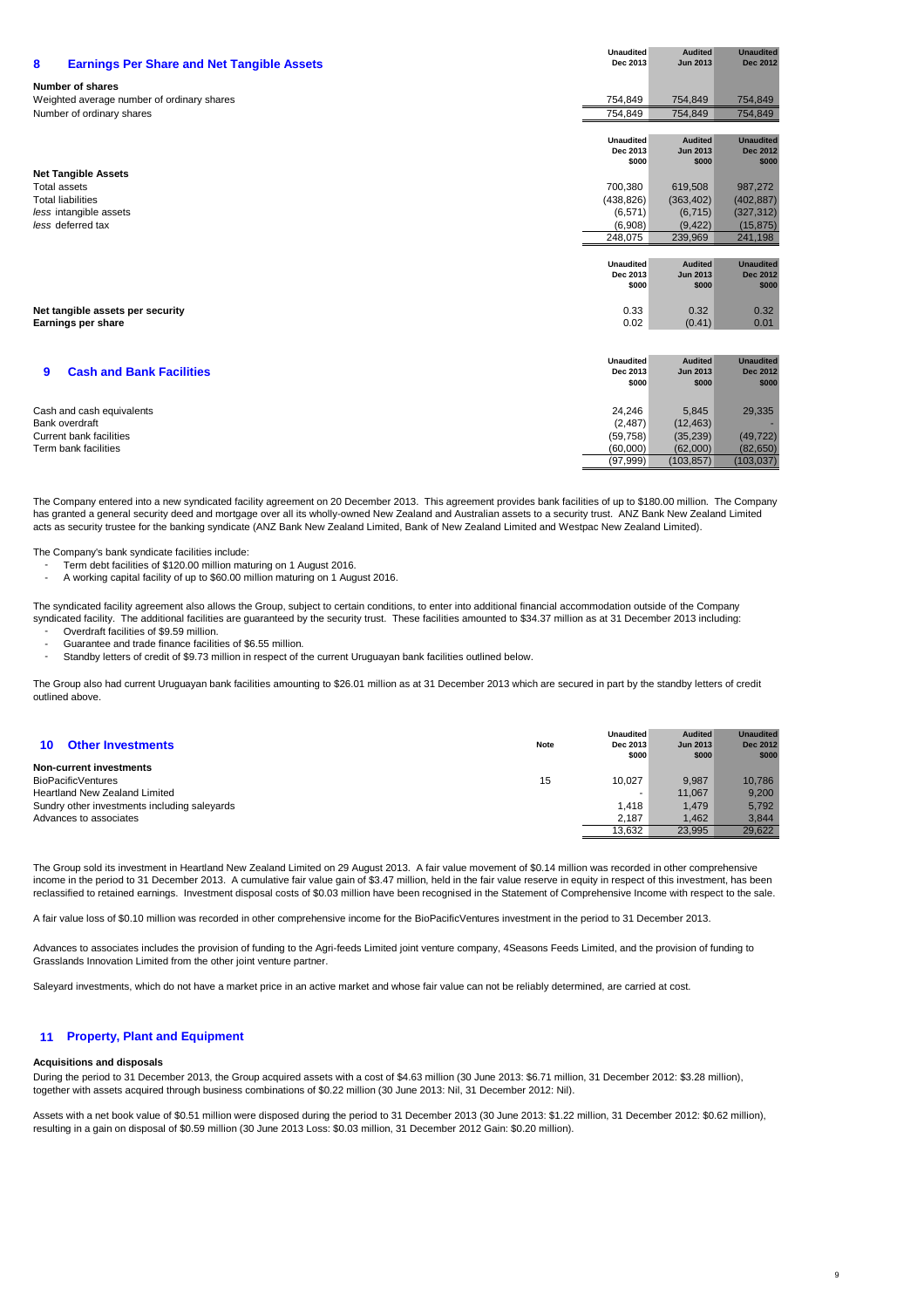# **12 Defined Benefit Asset / Liability**

The Group's net obligation with respect to defined benefit pension plans is calculated by estimating the future benefit that employees have earned in return for their service in the current and prior periods. That benefit is discounted to determine its present value.

The present value of the defined benefit obligation less the fair value of plan assets results in a liability of \$12.97 million (30 June 2013: \$20.82 million liability, 31 December 2012: \$24.69 million liability).

| 13                                      | <b>Reconciliation of Profit After Tax With Net Cash Flow from Operating Activities</b> | <b>Unaudited</b><br>Dec 2013<br>\$000 | <b>Audited</b><br><b>Jun 2013</b><br>\$000 | <b>Unaudited</b><br><b>Dec 2012</b><br>\$000 |
|-----------------------------------------|----------------------------------------------------------------------------------------|---------------------------------------|--------------------------------------------|----------------------------------------------|
| <b>Profit after taxation</b>            |                                                                                        | 13,406                                | (306, 505)                                 | 4,829                                        |
|                                         | Add/(deduct) non-cash/non operating items:                                             |                                       |                                            |                                              |
|                                         | Depreciation, amortisation and impairment                                              | 3,696                                 | 7,642                                      | 3,945                                        |
|                                         | Impairment losses on goodwill                                                          |                                       | 321,143                                    |                                              |
|                                         | Fair value adjustments                                                                 | (3, 136)                              | 5,151                                      | 577                                          |
|                                         | Net (profit)/loss on sale of assets/investments                                        | 326                                   | 3,612                                      | 2,896                                        |
|                                         | Bad debts written off (net)                                                            | (15)                                  | 1,119                                      | 371                                          |
|                                         | (Increase)/decrease in deferred taxation                                               | 2,514                                 | 5,036                                      | (1, 417)                                     |
|                                         | Equity accounted earnings from associates                                              | (1, 246)                              | (1, 483)                                   | (713)                                        |
|                                         | Financing costs                                                                        | 796                                   | 754                                        | 366                                          |
|                                         | Discontinued operations                                                                | (1, 353)                              | 1,584                                      |                                              |
|                                         | Contractual obligations accrual                                                        |                                       | (147)                                      |                                              |
|                                         | Other non-cash/non-operating items                                                     | (3, 514)                              | 5,475                                      | (812)                                        |
|                                         |                                                                                        | 11,474                                | 43,381                                     | 10,042                                       |
|                                         | Add/(deduct) movement in working capital items:                                        |                                       |                                            |                                              |
|                                         | Movement in working capital due to sale/purchase of businesses                         | 2,467                                 | (3, 482)                                   | (3, 482)                                     |
|                                         | (Increase)/decrease in inventories and biological assets                               | 34,796                                | 12,170                                     | 47,532                                       |
|                                         | (Increase)/decrease in accounts receivable and prepayments                             | (108, 634)                            | (10, 715)                                  | (63, 649)                                    |
|                                         | Increase/(decrease) in trade creditors, provisions and accruals                        | 72,084                                | (3, 173)                                   | 9,823                                        |
|                                         | Increase/(decrease) in income tax payable/receivable                                   | (1,638)                               | 1,091                                      | 1,452                                        |
|                                         |                                                                                        | (925)                                 | (4, 109)                                   | (8, 324)                                     |
| Net cash flow from operating activities |                                                                                        | 10,549                                | 39,272                                     | 1,718                                        |

# **14 Business Acquisitions**

On 25 October 2013, the Group acquired the assets and business of Water Dynamics and Aquaspec from Pentair Flow Control Pacific Pty Limited (Pentair). The operations of Water Dynamics and Aquaspec cover the sale and installation of irrigators and related water management componentry. In the period to 31 December 2013 it contributed a profit of \$0.01 million.

If the acquisition had occurred on 1 July 2013, the estimated Group revenue would have been \$6.12 million higher and profit would have been \$0.17 million higher for the period to 31 December 2013.

As at 31 December 2013 consideration of \$4.33 million has been paid to Pentair. Final settlement of the purchase transaction is yet to be determined. Accordingly, the fair values of the assets acquired and any resulting goodwill or bargain gain upon acquisition is not able to be determined at the reporting date. It is expected that the final settlement of the purchase transaction will be completed by 30 June 2014.

On 24 July 2013 the wholly owned Group entities PGG Wrightson Wool Limited and New Zealand Wool Handlers Limited were amalgamated into PGG Wrightson Limited.

| <b>Commitments</b><br>15                    | <b>Unaudited</b><br>Dec 2013<br>\$000 | <b>Audited</b><br><b>Jun 2013</b><br>\$000 | <b>Unaudited</b><br><b>Dec 2012</b><br>\$000 |
|---------------------------------------------|---------------------------------------|--------------------------------------------|----------------------------------------------|
| There are commitments with respect to:      |                                       |                                            |                                              |
| Capital expenditure not provided for        |                                       | 983                                        | 2.517                                        |
| Investment in BioPacificVentures            |                                       | 704                                        | 839                                          |
| Contributions to Primary Growth Partnership |                                       | 3.642                                      |                                              |
| Purchase of land - Corson Maize             |                                       | 1.800                                      | 1,800                                        |
|                                             | 4.845                                 | 7.129                                      | 5.156                                        |

#### **Investment in BioPacificVentures**

The Group has committed \$14.00 million to an international fund established for investment in food and agriculture life sciences. The Group's investment in BioPacificVentures began in June 2005. The investment has an anticipated total lifespan of 12 years. At 31 December 2013 \$13.45 million has been drawn on the committed level of investment (30 June 2013: \$13.30 million, 31 December 2012: \$13.16 million), which is included in other investments.

#### **Primary Growth Partnership - seed and nutritional technology development**

The Group is a Partner in the Primary Growth Partnership (PGP) programme with the Ministry of Primary Industries. The PGP programme is a Seed and Nutritional Technology Development Programme that aims to deliver innovative forages for New Zealand farms. As a member of the Partnership the Group is committed to contributions to the partnership of \$3.95 million over the six year life of the programme which ends on 31 December 2018. As at 31 December 2013 total contributions of \$0.6 million (30 June 2013: \$0.3 million) have been made to the programme.

There are no material commitments relating to investment in associates.